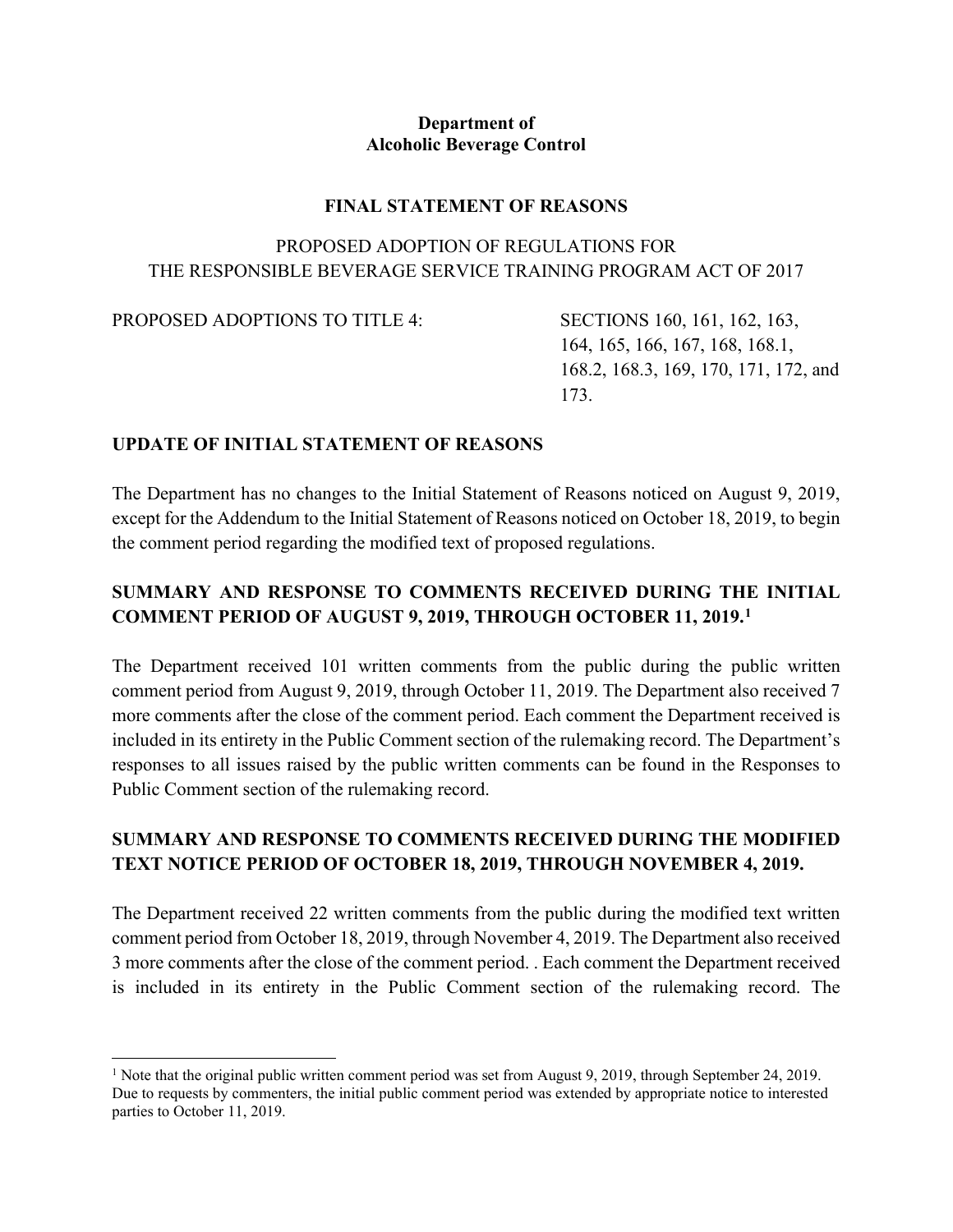Department's responses to all issues raised by the public written comments can be found in the Responses to Public Comment section of the rulemaking record.

# **SUMMARY AND RESPONSE TO COMMENTS RECEIVED DURING THE PUBLIC HEARING ON THE PROPOSED REGULATIONS HELD ON OCTOBER 11, 2019.**

The Department received 6 separate comments from persons who attended the public hearing on the proposed regulations held on October 11, 2019. Each comment the Department received is included in its entirety in the public hearing transcript in the rulemaking record. The Department's responses to all issues raised in the public hearing can be found in the Responses to Public Comment section of the rulemaking record.

### **ALTERNATIVES DETERMINATION**

The Department has determined that no alternative it considered or that was otherwise identified and brought to its attention would be more effective in carrying out the purpose for which the action is proposed, would be as effective and less burdensome to affected private persons than the proposed action, or would be more cost-effective to affected private persons and equally effective in implementing the statutory policy or other provision of law. A detailed discussion of the alternatives researched by the Department can be found within the Department's Standard Regulatory Impact Assessment attached to this rulemaking record.

The only other alternative that was presented by commenters to the Department to lessen the economic burden upon private persons was the administration of the alcohol sever certification exam by training providers. This alternative was explored in depth prior to the Department's notice of the proposed regulations and rejected. The reasons for this rejection are outlined within the Department's Standard Regulatory Impact Assessment attached to this rulemaking record.

### **LOCAL MANDATE DETERMINATION**

The proposed regulations do not impose any mandate on local agencies or school districts.

#### **ADDITIONAL DOCUMENTS OR INFORMATION IN THE RULEMAKING FILE**

The Department of Alcoholic Beverage Control did not add any other documents or information to the rulemaking file beyond the studies included in the original notice issued on August 9, 2019.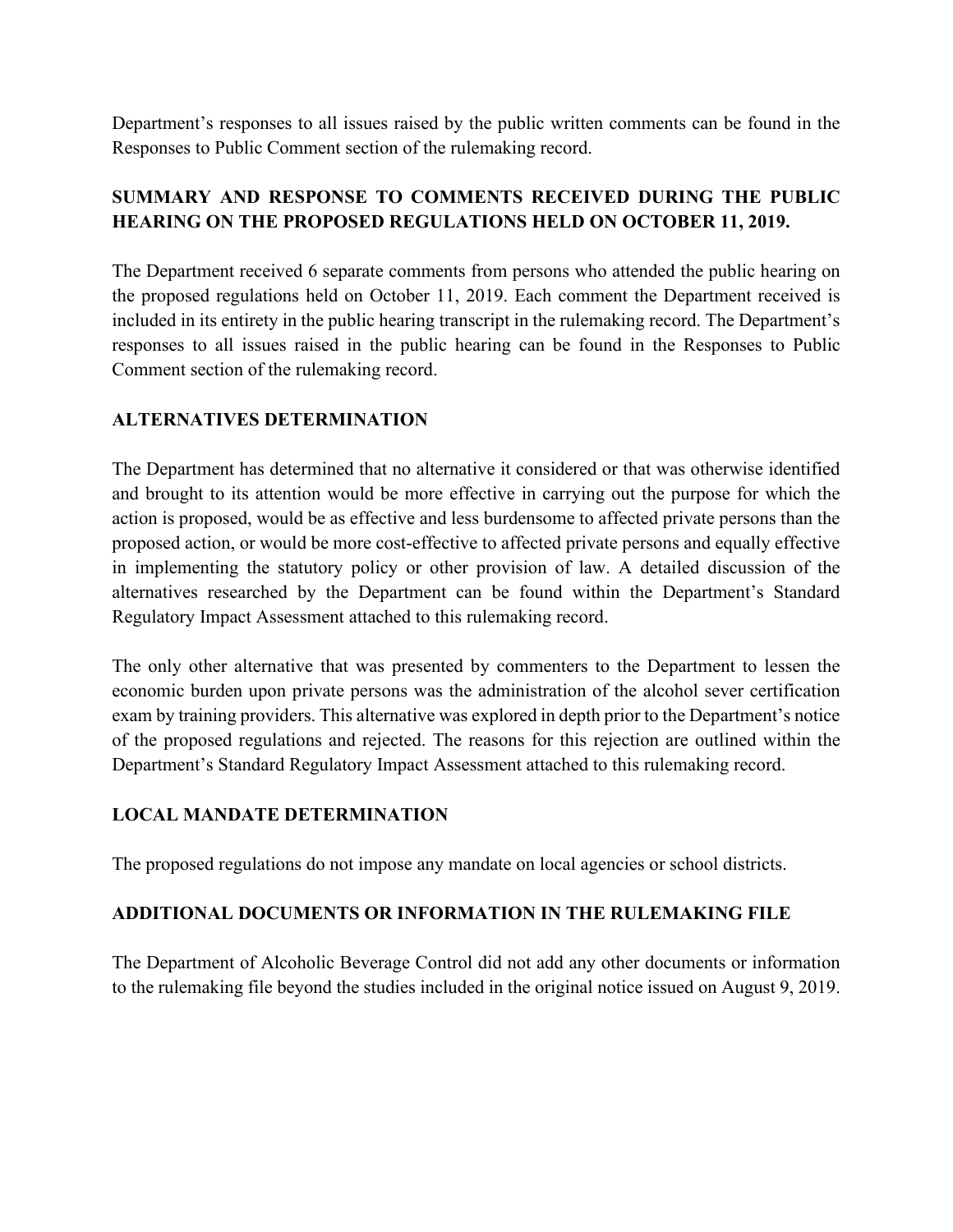# **STATEMENT OF MAILING NOTICE (Sections 160-173 of Title 4 of the California Code of Regulations)**

The Department of Alcoholic Beverage Control has complied with the provisions of Government Code section 11346.4, subdivision (a) (1) through (4). Regarding the mailing of the notice of proposed regulatory action. The notice was mailed and posted on the Department's website on August 9, 2019, over 45 days prior to the close of the public comment period and the public hearing, which was held on October 11, 2019.

Dated: \_\_\_\_\_\_\_\_\_\_\_\_\_\_ \_\_\_\_\_\_\_\_\_\_\_\_\_\_\_\_\_\_\_\_\_\_\_\_\_\_\_\_\_\_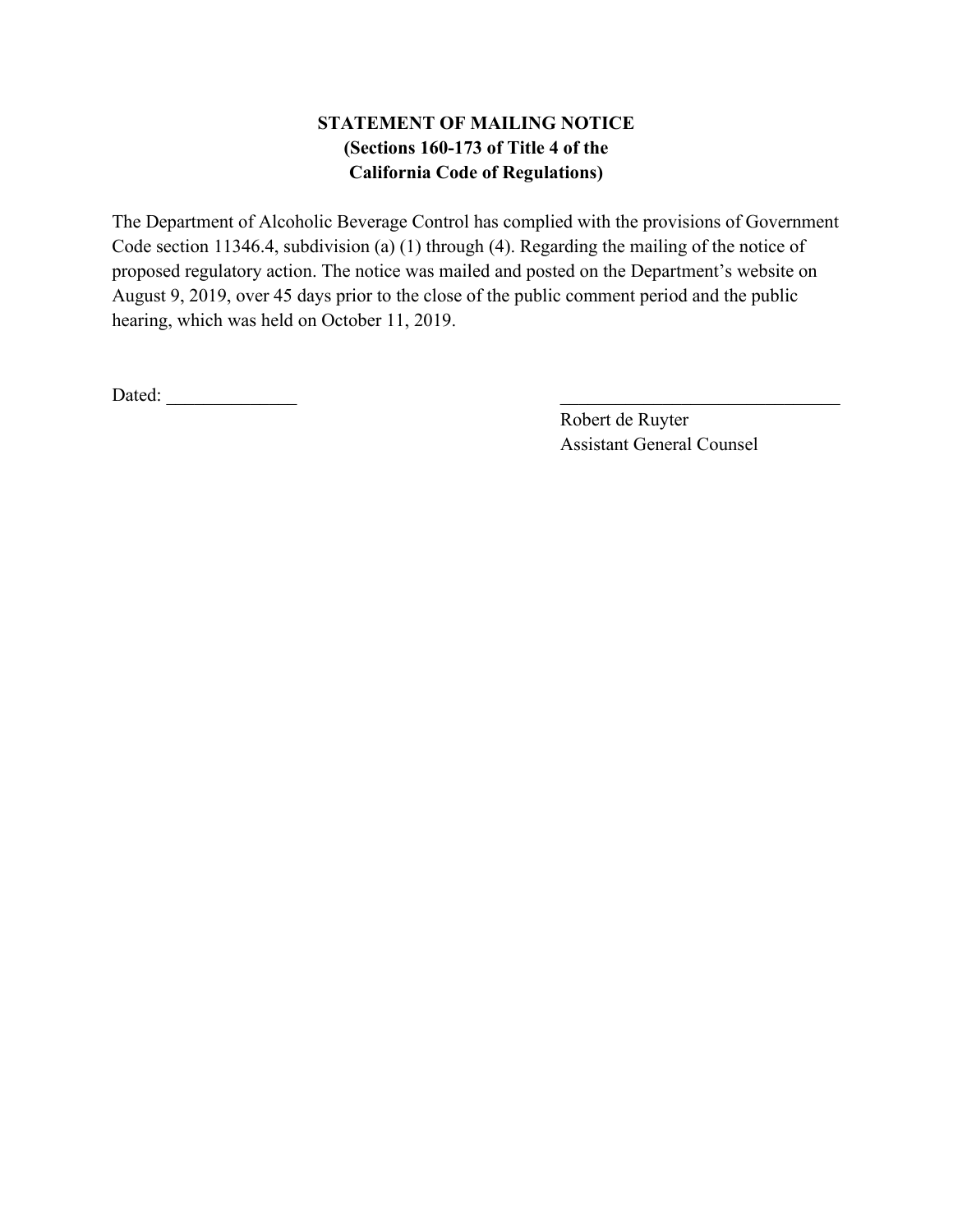# **STATEMENT OF MAILING NOTICE OF EXTENSION OF PUBLIC WRITTEN COMMENT PERIOD AND SHEDULING OF PUBLIC HEARING (Sections 160-173 of Title 4 of the California Code of Regulations)**

The Department of Alcoholic Beverage Control has complied with the provisions of Government Code section 11346.4, subdivision (a) (1) through (4). Regarding the mailing of the notice of the extension of the public written comment period and a scheduling of the public hearing regarding proposed regulatory action. The notice was mailed and posted on the Department's website on September 24, 2019. The Department issued this notice to address an untimely request for public hearing received on September 20, 2019, and extended the public written comment period to October 11, 2019, to ensure members of the public had enough time to comment and prepare for the requested public hearing.

Dated:  $\qquad \qquad \qquad \qquad$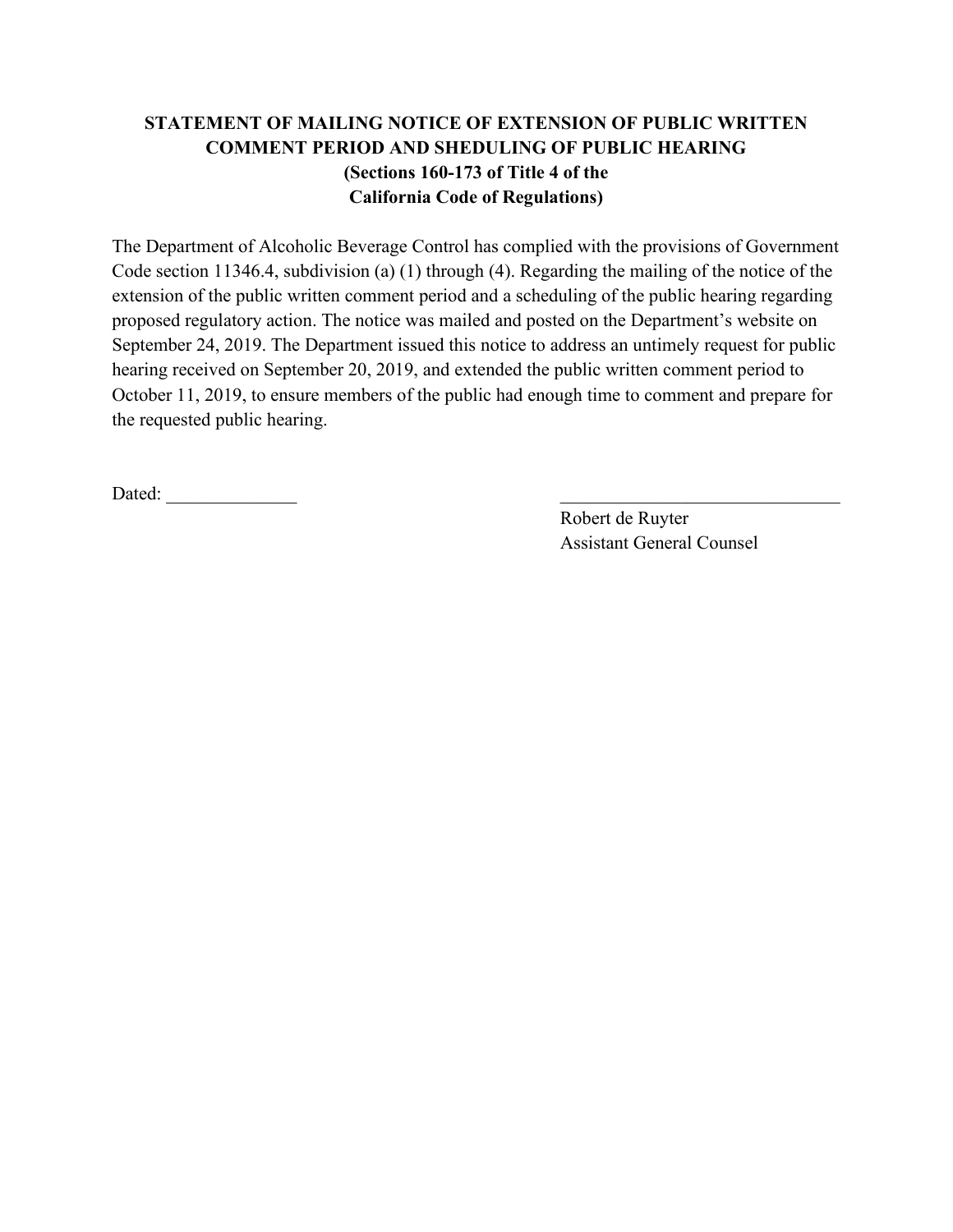# **STATEMENT OF 15-DAY NOTICE OF AVAILABILITY OF MODIFIED TEXT (Sections 160-173 of Title 4 of the California Code of Regulations)**

On October 18, 2019, the Department of Alcoholic Beverage Control mailed and posted to its website the modified text of regulations, notice of the public comment period, and an addendum to the Initial Statement of Reasons for the necessity of the modifications made to the proposed text. The document package was sent to those persons specified in subsections (a) (1) through (4) of Section 44 of Title 1 of the California Code of Regulations. The public comment period for the modified text was from October 18, 2019, through November 4, 2019.

Dated: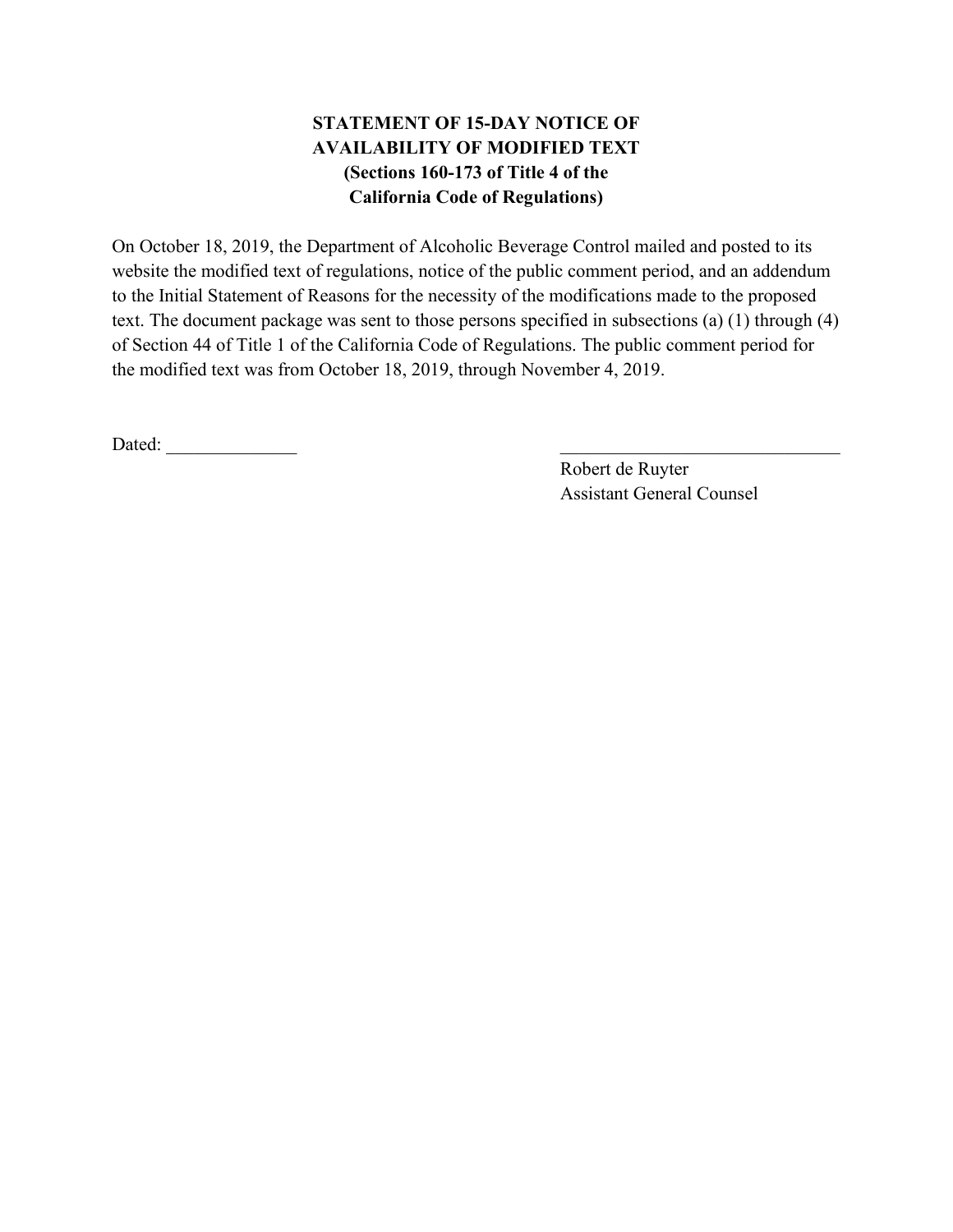#### **Department of Alcoholic Beverage Control**

#### **ADDENDUM TO FINAL STATEMENT OF REASONS**

### PROPOSED ADOPTION OF REGULATIONS FOR THE RESPONSIBLE BEVERAGE SERVICE TRAINING PROGRAM ACT OF 2017

PROPOSED ADOPTIONS TO TITLE 4: SECTIONS 160, 161, 162, 163,

164, 165, 166, 167, 168, 168.1, 168.2, 168.3, 169, 170, 171, 172, and 173.

#### **UPDATE OF INITIAL STATEMENT OF REASONS**

The Department wishes to make clear and address the necessity for Section  $169(e)(2)$  as the Department received another comment on this section in its second modification comment period as follows:

The six months of payroll records for all employees at the licensed premises are necessary to ensure that the records of the initial employment provided are truly the alcohol server's initial employment and that they had not been employed by the ABC licensee previously in any capacity. This is necessary for all persons employed at the licensed premises where the violation occurred because the affirmative defense is for the first sixty days from initial employment, not the first sixty days of initial employment as an alcohol server or manager. It is common for ABC licensees to rely on other employees outside the normal alcohol server staff to serve alcohol for events or when a licensed premises is busy. These fill in alcohol servers are employees or contractors of the licensee and are required by law to be certified prior to serving alcohol for consumption, even if it is not a normal part of their job duties. The Department is requiring a licensee attempting to use the statutory affirmative defense to ensure the violating employee was not otherwise employed at the licensed premises prior to their employment as a dedicated alcohol server. This complete six-month payroll record will ensure a licensee is unable to falsify records or modify existing records in a limited scope to show the alcohol server is within sixty days of initial employment. This standard does not create a "guilty until proven innocent" standard as it is used as an affirmative defense. An affirmative defense is asserted at a hearing only after the department has proven that the violation exists. If the violation is not proven at hearing, the licensee need not enter these records into evidence because it does not need to assert the statutory affirmative defense. Additionally, the affirmative defense evidentiary standard does not change the rights of the department to ask for licensee records found in statute under Business and Professions Code section 25753.

Other than the above clarification on necessity, the Department has no changes to the Initial Statement of Reasons noticed on August 9, 2019, except for the Addendum to the Initial Statement of Reasons noticed on October 18, 2019, and the Second Addendum to the Initial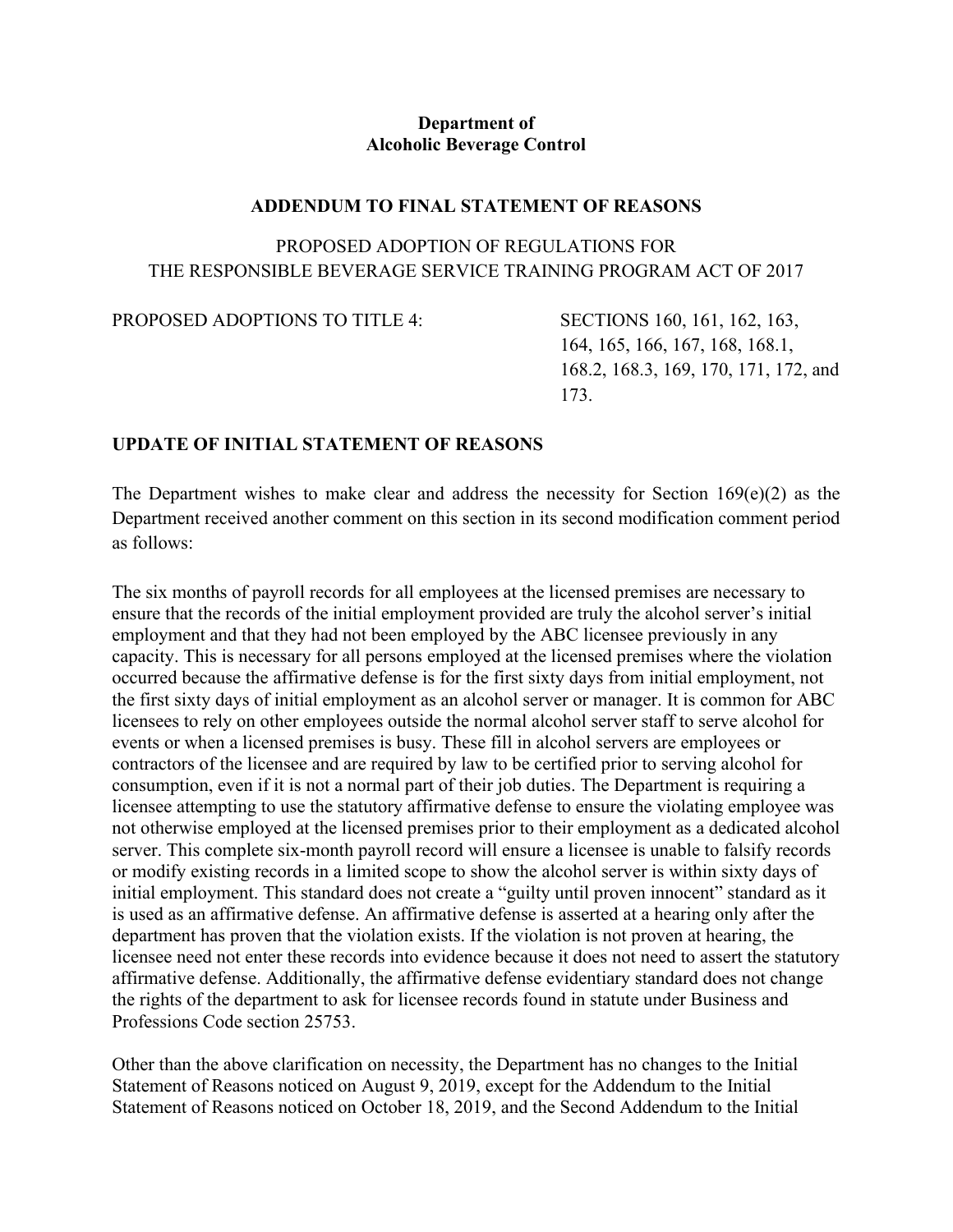Statement of Reasons noticed on February 19, 2020. These documents can be found attached to the initial statement of reasons within the rulemaking record.

# **SUMMARY AND RESPONSE TO COMMENTS RECEIVED DURING THE SECOND MODIFIED TEXT NOTICE PERIOD OF FEBRUARY 19, 2020, THROUGH MARCH 6, 2020.**

The Department received 2 written comments from the public during the second modified text written comment period from February 19, 2020, through March 6, 2020. Each comment the Department received is included in its entirety in the Public Comment section of the rulemaking record. The Department's responses to all issues raised by the public written comments can be found in the Responses to Public Comment section of the rulemaking record.

#### **ADDITIONAL DOCUMENTS OR INFORMATION IN THE RULEMAKING FILE**

The Department of Alcoholic Beverage Control did not add any other documents or information to the rulemaking file beyond the studies included in the original notice issued on August 9, 2019. All additional documents added during the modification periods were addendums to the Initial Statement of Reasons, changes to the proposed text of regulations, or notice documents themselves. None of these documents changes the studies relied upon from the initial notice issued on August 9, 2019.